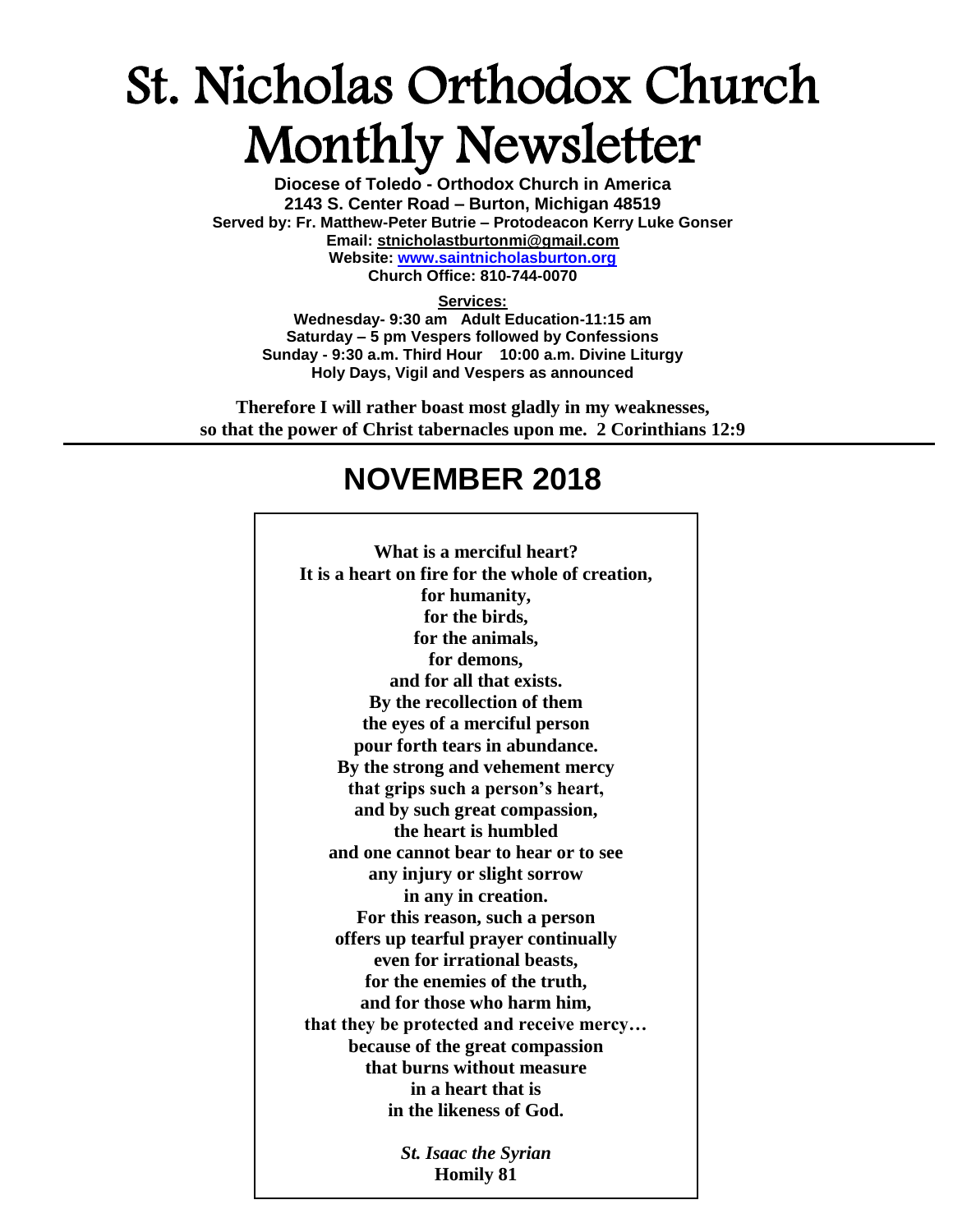#### **FROM FATHER'S DESK**

**Last month we looked at the gospel verse that precedes the beginning of the Divine Liturgy. The verse which follows shortly afterward is unique to the Simonopetra** *Ieratikon***: "Lord, Lord, open the door of your mercy to us." This verse echoes Matthew 25:11 and Luke 13:25 where the first portion of the plea is made "Lord, Lord, open the door to us." This prayer is particularly significant. Fr. Aimilianos, former abbot of Simonopetra Monastery who oversaw the publishing of the Greek** *Ieratikon,* **understood that the beginning of the Liturgy is a knocking on the door of God's kingdom, which is then opened to us. To emphasize this, when the priest says, "Blessed is the kingdom of the Father and of the Son and of the Holy Spirit…" he uses the Holy Gospel to knock on the altar on the east, west, north, and south, that is, making the sign of a cross. We are knocking at the door of God's mercy which God himself opens to us. Our Liturgy is an assured entrance into the Kingdom, entrance that will be there for us again. To quote Fr. Aimilianos,** 

> **[the Liturgy] takes us into His kingdom. Then we will depart again to go to our houses with our passions, our sins, our fallenness. It doesn't matter! We will again go to the Liturgy, we will grab Christ again, He will deify us again. (***Theia Latreia,* **p. 50)**

**Again, as Fr. Aimilianos points out, the priest's out-loud "always, now and ever and unto ages of ages" after Communion, "is the moment in which Christ promises to remain with us always." (***Theia Latreia,* **p. 50) And indeed, Christ said "And behold I am with you always, even to the end of the age" (Matthew 28:20). He says "behold!," "look!," because this hope is right in front of us. Indeed it comes to us, when we first realize it, as a surprise, as a life-changing and even life-shattering surprise. The Lord uses the present tense here…and not the future, because it is a certainty beyond all certainties. This means that our "meeting with God in the Liturgy will happen undoubtedly."**

**The following story from the life of Saint Nicetas the Hidden (September 8) is worth mentioning here. "He lived at Constantinople and occupied the position of 'chartolarium' ('letter-writer'). They call him 'the Hidden,' because living in the world amid the bustle of the city, with secret exploits of faith, he attained spiritual perfection and was a great saint of God. His saintly life was revealed through unusual circumstances. Two friends, a certain priest and the deacon Sozon, had quarreled. The priest died, and the deacon grieved that they had not been able to be reconciled. He told an experienced Elder of the sin that tormented his conscience. He gave Sozon a letter and ordered him to give it to the first person whom he would meet at midnight at the temple of Hagia Sophia, the Wisdom of God. Saint Nicetas the Chartolarian appeared before him. Having read the letter, he began weeping and said, that it made him responsible for this, and that it was beyond his strength, but with the prayers of the Elder who had sent Sozon, he would strive to accomplish this.** *Making a prostration before the church doors, Saint Nicetas said: 'Lord, open to us the doors of Thy mercy,' and the doors of the temple flew open by themselves.* **Leaving the deacon at the threshold, Saint Nicetas began to pray, and Sozon saw that he shone with a strange light. Afterwards they went from the church, and the doors again closed. Approaching the church of the Blachernae Mother of God, Saint Nicetas again began praying and again the doors opened in front of them. In the church there shone a light, and from the altar came two rows of priests, among whom Deacon Sozon recognized his dead friend. Saint Nicetas quietly said: "Father, speak to your brother, and cease the enmity between you." Immediately the priest and Deacon Sozon greeted each other. They embraced one another with love and were reconciled. The priest went back, and the doors closed by themselves. Saint Nicetas said to the deacon: 'Brother Sozon, save your soul both for your sake, and for my benefit. To the Father who sent you, say that the purity of his holy prayers and his trust in God made possible the return of the dead.' After these words Saint Nicetas became invisible to Sozon. Having returned to his spiritual Father and Elder, the deacon thanked him with tears, that through his prayers, the great hidden saint of God Nicetas the Chartolarian had removed the sin from both the living and the dead." [https://oca.org/saints/lives/2018/09/09/102554-blessed](https://oca.org/saints/lives/2018/09/09/102554-blessed-nicetas-the-hidden-of-constantinople)[nicetas-the-hidden-of-constantinople](https://oca.org/saints/lives/2018/09/09/102554-blessed-nicetas-the-hidden-of-constantinople)**

**(The above is excerpted from Volume 4 Comments on the Simonopetra** *Ieratikon,* **forthcoming).**

**With love in Christ,**

Fr: Matthew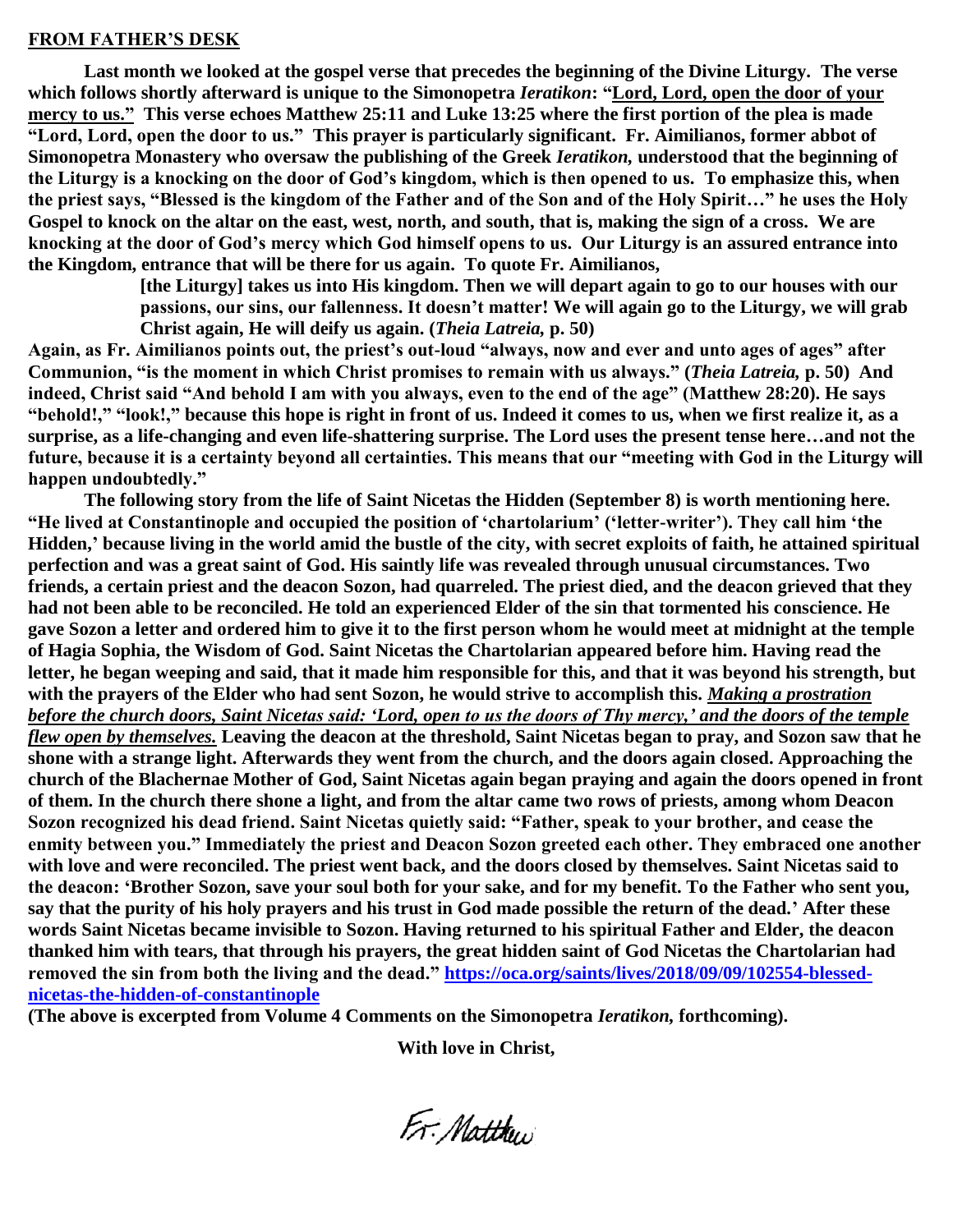| Third Hour Schedule |  |
|---------------------|--|
|---------------------|--|

| November                                                                              |           | December |           | January |           |  |
|---------------------------------------------------------------------------------------|-----------|----------|-----------|---------|-----------|--|
|                                                                                       | 4 Angelo  |          | 2 Lucy    |         | 6 Angelo  |  |
|                                                                                       | 11 Lucy   |          | 9 Calvin  |         | 13 Lucy   |  |
|                                                                                       | 18 Calvin |          | 16 Angelo |         | 20 Calvin |  |
|                                                                                       | 25 Angelo | 23 Lucy  |           |         | 27 Angelo |  |
| Calvin<br>30                                                                          |           |          |           |         |           |  |
| If you are unable to make your assigned<br>reading date, you must find a replacement. |           |          |           |         |           |  |

| Reader Schedule                                                                       |            |    |              |    |             |  |  |  |
|---------------------------------------------------------------------------------------|------------|----|--------------|----|-------------|--|--|--|
| November<br>December<br>January                                                       |            |    |              |    |             |  |  |  |
| $\overline{4}$                                                                        | Amir       |    | 2 Amir       | 6  | Johnny      |  |  |  |
| 11                                                                                    | Angelo     | 9  | Angelo       | 13 | Angelo      |  |  |  |
| 18                                                                                    | Johnny     |    | Johnny<br>16 |    | Taras<br>20 |  |  |  |
| 25                                                                                    | Taras      | 23 | Taras        |    | Amir        |  |  |  |
|                                                                                       | Amir<br>30 |    |              |    |             |  |  |  |
| If you are unable to make your assigned<br>reading date, you must find a replacement. |            |    |              |    |             |  |  |  |

**COFFEE HOUR volunteers are needed. There is a sign-up list outside of the kitchen. Please commit to helping out so that we can continue having this social time together.**

**"EXPLORING OUR FAITH" The group will meet at St. George Church Nov. 27th from 6pm-8pm. The intent of the series is to discover (or rediscover) various aspects of our Orthodox Christian Faith and practice so that they might be of practical benefit to us on our life's journey to Christ. The format will be a Small Compline in the Church followed by a time of fellowship and snacks, teaching and discussion in the lounge.**

**SPECIAL PARISH MEETING on October 7 resulted in a vote to distribute \$28,000 of un-invested money from the money market fund of the Endowment Fund for the parking lot repaving. The rough coat of asphalt on the south lot and north lot has been done as of mid-October.**

**ELECTION OF PARISH COUNCIL, AUDITORS AND LAY DELEGATES on Sunday, November 4th . Parish Council Nominees (3 will be elected) Michelle Gerzevske Sharon Jernigan (term ending 2018) Fannia Young Kathy Gonser (term ending2018) Cathy Steiner (term ending 2018)**

**Auditor Nominees (1 needs to be elected) Linda Branoff**

**Lay Delegate Nominees for 2019 All-American Council & 2019 Diocesan Conference (1 will be elected) Deborah Gonser-Adams**

**2019 PLEDGE CARDS have been mailed out. If you have not received yours by Nov. 12, contact the parish office by phone 744-0070 or email [stnicholasburtonmi@gmail.com](mailto:stnicholasburtonmi@gmail.com) so that we may get a pledge card to you. Please fill out and sign your pledge card. Remember in order to be considered a member here at St. Nicholas you must return a signed pledge card. We would like for them to be returned by December, 1. DO NOT send your 2019 pledge back with the card or it will be credited to 2018.**

**DIOCESAN ASSESSMENT You will find in your box of offering envelopes one marked "Diocesan Assessment." Each parish in the Diocese is assessed \$35 per pledging adult. We have been paying this directly out of our Sunday offerings, presently \$5,320 per year. If every adult will make the \$35 assessment above and beyond their regular pledge, our parish will save \$5,320 per year. If you have not yet turned in your envelope, please do so as soon as possible.**

**THANK YOU Tom & Christy Panoff and Angelo & Christine Panoff would like to thank the entire St. Nicholas parish community for all the prayers and support for their son and grandson, Andrew Thomas Panoff, as he bravely battled cancer this summer. The prayers and encouragement provided great comfort to Andrew, his parents, his sisters Ellie & Anna, and his grandparents during this difficult time. May Andrew's memory be eternal. Bogda Prosti**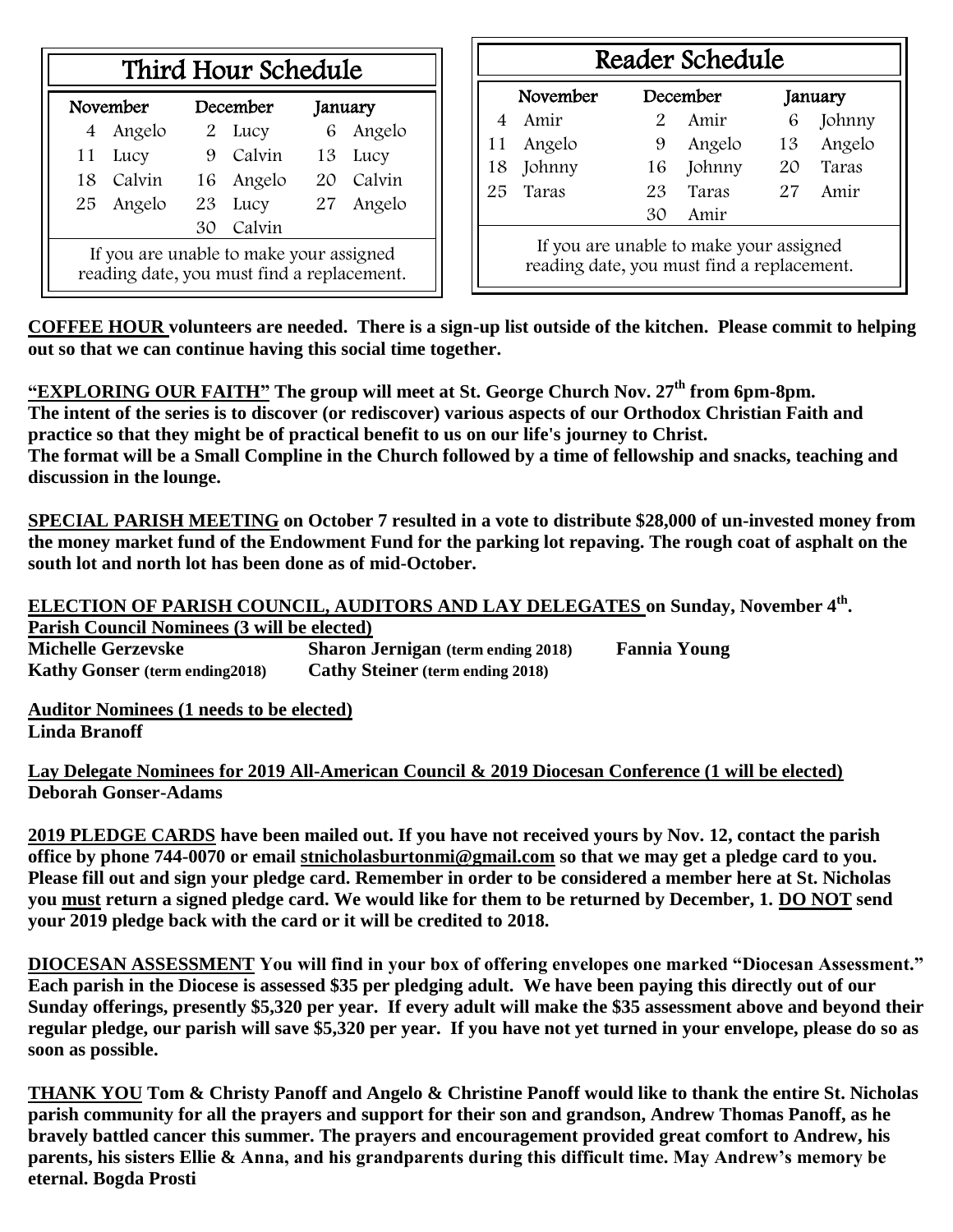

 **KROGER COMMUNITY REWARDS Remember to give the cashier our Non Profit Organization #85687 when checking out. They send a check to St. Nicholas for a portion of everything participants spend in their stores.**

| <b>WORK READY ROOM</b> Catholic Charities Work Ready Room wants your<br>new & gently used career clothes to help individuals in need! i.e. Khakis, Scrubs,<br>Shoes, Work Boots, Dress Pants & Collared Shirts.<br>For more information call 810-265-7025. Donations can be dropped off Mon-Fri | <b>I HOPE IN A BOX"</b><br>IN A<br>$B_0X \triangleq$ |                                         |  |
|-------------------------------------------------------------------------------------------------------------------------------------------------------------------------------------------------------------------------------------------------------------------------------------------------|------------------------------------------------------|-----------------------------------------|--|
| at 812 Root St, Flint.                                                                                                                                                                                                                                                                          | <b>November</b>                                      | <b>Blankets &amp; Coats</b>             |  |
| <b>COMMUNITY CLOSET</b> Catholic Charities is in need of new or gently used<br>towels, sheets, comforters & toiletries. For more information call 810-265-7025.                                                                                                                                 | <b>December</b>                                      | <b>Towels, Toiletries</b><br>& New Toys |  |
| Donations can be dropped off Mon-Fri at 812 Root St, Flint.                                                                                                                                                                                                                                     | <b>January</b>                                       | <b>Toilet Paper</b>                     |  |

**NORTH END SOUP KITCHEN Please come & minister to Christ with our brothers & sisters November 1st (North End Soup Kitchen) and November 27th (St. George at North End Soup Kitchen) from 9 am-12:30 pm. "Feeding the hungry is a greater work than raising the dead." St. John Chrysostom**

**ANGEL TREE PROGRAM Our parish will participate in this program for this Christmas as part of our Advent fast helping those in need. In the parish hall is the Angel Tree with 50 children's names on it. Gifts do need to be placed in a gift bag or wrapped but you must include the child's names and code number on the gifts. Gift range is between \$20 and \$30. Please return the gifts by December 2. If there are any questions, please contact Connie Maxim (810-603-7717).**

**CHRISTMAS FAST begins on November 15 and continues to December 24. It is a time for us to increase our prayer, reading the Sacred Scripture, fasting and giving to those in need as we prepare to welcome the newborn Jesus Christ.**

*From* **[www.oca.org](http://www.oca.org/)** *"***We fast before the Great Feast of the Nativity in order to prepare ourselves for the celebration of Our Lord Jesus Christ's birth. As in the case of Great Lent, the Nativity Fast is one of preparation, during which we focus on the coming of the Savior by fasting, prayer, and almsgiving.**

**By fasting, we "shift our focus" from ourselves to others, spending less time worrying about what to eat, when to eat, how much to eat, and so on in order to use our time in increased prayer and caring for the poor. We learn through fasting that we can gain control over things which we sometimes allow to control us—and for many people, food is a controlling factor.**

**[We live in the only society in which an entire TV network is devoted to food!] While fasting from food, however, we are also challenged to fast from sin, from gossip, from jealousy, from anger, and from those other things which, while well within our control, we all too often allow to control us.**

**Just as we would refrain from eating a lot before going to an expensive restaurant for dinner—if we "ruin our appetite" we will enjoy the restaurant less—so too we fast before the Nativity in order to more fully feast and celebrate on the Nativity itself.**

**During the Nativity Fast, we are called upon to refrain from meat, dairy, fish, wine, and olive oil. At the same time, we are challenged, within this framework, to fast to the best of our ability, and to do so consistently. If we must modify the extent to which we fast within this framework, it is of course possible, but in every instance our fasting should be consistent and regular, for Christ does not see fasting as an option, but as a something we do for the love of him, our Savior.**

# **CHURCH SCHOOL CORNER**

Nov.  $4^{\text{th}}$  – Class Nov  $11^{\text{th}}$  – Class (HS/MS Q&A w/Fr. Matthew) Nov.  $18<sup>th</sup>$  – Class (Preparation for Archbishop's Visit) Nov.  $25<sup>th</sup> - NO CLASS$ Dec. 2<sup>nd</sup> – NO CLASS - Archbishop's Visit/ St. Nicholas Potluck

# **SAVE THE DATE**:

Dec.  $30^{\rm th}$  – Caroling at Lockwood (All are invited to join us) Mar. 29<sup>th</sup>-31<sup>st</sup> – Diocesan Teen Retreat at Dormition Monastery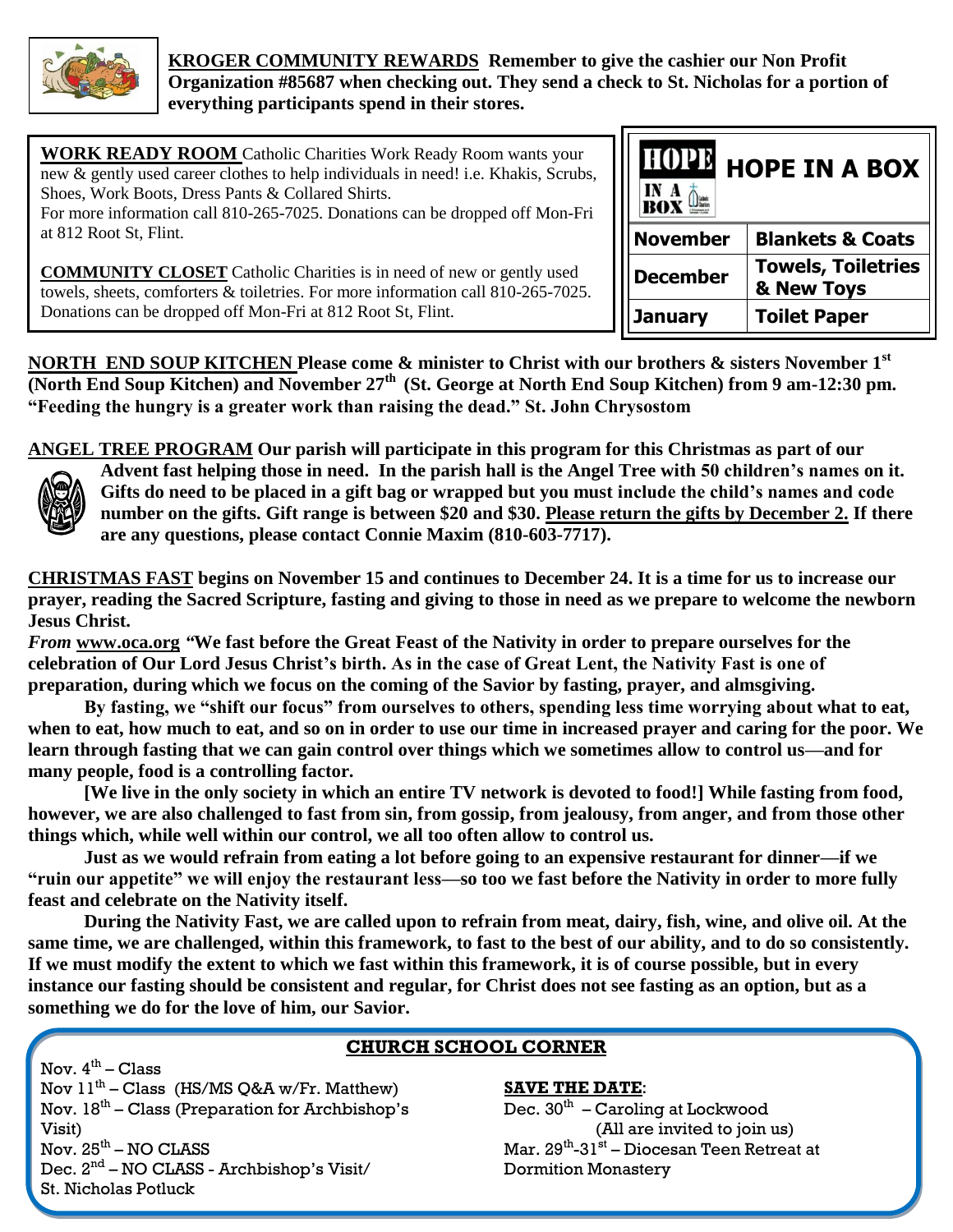**2018 CHRISTMAS GREETINGS If you would like to have your name(s) included on the annual Christmas greetings list please call the office no later than December 10th. (810) 744-0070**

**COOKIE WALK will be held on Saturday, December 8 from 10 am to 1 pm. This year, the Cookie Walk will be sponsored by the Parish Council & chaired by Lucy Hogg. This requires help from many volunteers. Please call Lucy at 810-695-3110 or 810-241-0062 to volunteer whether with baking cookies, set-up, the day of the sale, or the break-down of the hall following the sale. The baked goods need to be delivered by Friday, December 7 before 3 pm.** 

# **HOLY LAND PILGRAMAGE**

**What is a Pilgrimage? A pilgrimage is not a pious tourist. A pilgrimage and a tourist follow the same itinerary, but the pilgrim is on a sacred journey in which God is encountered through places, people, and situations. The tourist sees sights, discovers new places, learns interesting facts, takes photographs & accumulates souvenirs. The tourist returns home the same person as the one who left, save perhaps a broadened mind. The pilgrim gains insights and discerns new truths about oneself. The pilgrim travels with the expectation that the one who returns will not be the same person who set out. The outcome of the pilgrim will be the transformation that has taken place inside the person. The pilgrim will return with an impression imprinted on the soul.**

**Maher & Jane Alatrash, who are members at St. George parish, offer pilgrimages to the Holy Land. If you want more information or have questions you can contact them at 810-965-0916 or email at maher2278@hotmail.com** 

**VISITATION TO THE SICK Fr. Matthew brings Holy Communion to the shut-ins on Mondays. If you would like to be added to this list, please contact the office. Presently, those receiving weekly visits are: Helen Ashmun, Paul Ellis, Fred Oginsky. Monthly Fr. Matthew visits Larry Bladecki (Bay City), Peter and Olga Samaras (Caro), and Betty Dimich (Lapeer).**

### **DAILY INTERCESSION FOR OUR SICK AND HOMEBOUND**

**The following are our brothers and sisters of St. Nicholas who are currently homebound, suffering from chronic illness, in recovery or in need of special prayers. Please remember them in your prayers and reach out to them with a card, a phone call or a visit! Please call the office to schedule a visit for Holy Communion**.

| <b>Larry Bladecki</b>    | <b>Gladys Edwards</b> | <b>Mary Karayanis</b> | <b>Ron Salhany</b>   |
|--------------------------|-----------------------|-----------------------|----------------------|
| <b>Deacon John Bocek</b> | <b>Paul Ellis</b>     | <b>Nick Karayanis</b> | <b>Peter Samaras</b> |
| <b>Anna Branoff</b>      | <b>JoAnn Havens</b>   | <b>Macy Lemmen</b>    | <b>Olga Samaras</b>  |
| <b>Linda Branoff</b>     | <b>Bill Haw</b>       | <b>Fred Oginsky</b>   | <b>Bill Tadrick</b>  |
|                          |                       |                       | <b>Wendy Tadrick</b> |

**To aid in your outreach, here is a listing of the addresses and phone numbers of our Homebound:**

| <b>Helen Ashmun</b>            | 4436 Beecher Rd.                     | <b>Flint, MI 48532</b>                    |
|--------------------------------|--------------------------------------|-------------------------------------------|
| <b>Larry Bladecki</b>          | $409\,15^{\text{th}}\,\text{Street}$ | <b>Bay City, MI 48708</b>                 |
| <b>Nick &amp; Marge Butrie</b> | 30 E. Bertsch St. #12                | Lansford, PA 18232                        |
| <b>Betty Dimich</b>            | 2525 Demille Rd. #327                | Lapeer, MI 48446 (810) 538-4845           |
| <b>Gladys Edwards</b>          | 2 Harbor Dr.                         | <b>St. Clair, MO 63077</b>                |
| <b>Paul Ellis</b>              | 2360 Stonebridge Dr.                 | <b>Flint, MI 48532</b>                    |
| <b>Janice Jackson</b>          | 2315 Costa Verde Blvd.               | Jacksonville Beach, FL 32250              |
| Pete & Olga Samaras            | 1285 Cleaver Rd.                     | $(989)$ 672-7550<br><b>Caro, MI 48723</b> |
|                                |                                      |                                           |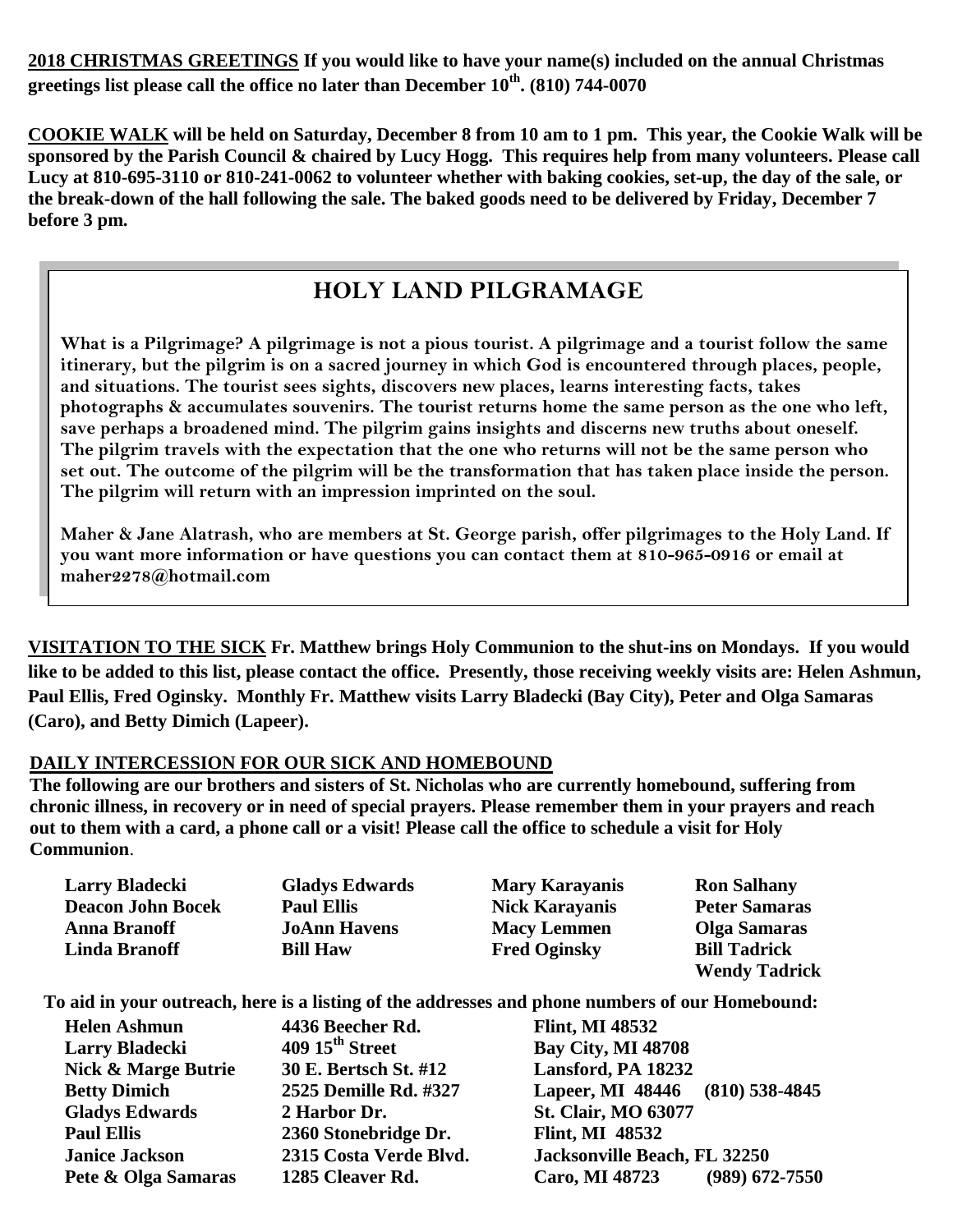# **NOVEMBER NAMESDAYS, ANNIVERSARIES & BIRTHDAYS**

### **BIRTHDAYS**

- **1 Jeanette Brayan**
- **5 Mira Prusac Alex Popoff**
- **7 Gabriel Paul**
- **10 Bosa Kantar**
- **13 Gregory Burns**
- **14 Fred Oginsky**
- **15 Mary Abu-Aita**
- **22 Matthew Economou**
- **23 John (Joe) Tome**
- **24 Ruth Conrad**
- **26 Mitra Pagonis**
- **28 Susan Oginsky**

# **ANNIVERSARIES**

- **13 Father Matthew & Matushka Lisa**
- **16 Alex & Magda Popoff**
- **23 Nikolai & Valentina Evanenko**
- **26 Petro & Sandra Ahejew**

# **NAMESDAYS**

- **7 Caroline Panoff (St. Karina)**
- **8 Arielle Grace Borkovich Colin Michael Karayanis Gavin (Michael) Whittaker Michael Biggs Michael Borkovich Michael Branoff Michael Chevalier Michael Goodman Michael Grosopoulos Michael Karayanis Michael Panoff Michael Popoff Michael Steiner Michelle Gerzevske Michelle Karayanis Ralph Neely**





### **NAMESDAYS cont.**

- **10 Krystal Rose George Rose Goodman Viktor Dorohov**
- **11 Stephanie Adkisson Stephanie Bishop Stephanie Houser Stephanie Stikovich Vickie Ann Borkovich Victoria Batzos**
- **13 Devin Yasmine Binelli**
- **14 Philip Bakousidis Philip Brown Philip Pirkovic**
- **16 Everett Matthew Batzos Fr. Matthew Butrie Matthew Batzos Matthew Economou**
- **19 Matushka Lisa Ann Butrie**
- **22 Cecile Georgopoulos Sheila Biggs (St. Cecilia)**
- **24 Catherine Steiner Kara George Karen Ethington Kate Economou Katherine Gonser Katherine Panoff Katherine Whittaker Kathleen Biernacki Kathryn Stevens Kathryn Gurin Kathy Condon Kathy Sfetkides Katarina Jonascu 26 Stella Stergiani Nedanis**
- **29 Andy Yosheff**

*Please call or email the office if your name is missing or has the incorrect information. (810)744-0070. stnicholasburtonmi@gmail.com*

# **PAN-ORTHODOX SERVICES – NOVEMBER TO DECEMBER 2018**

**November 20 – for the Entry of the Theotokos – 6 pm Vespers & Liturgy at St. George**

**December 5 – for St Nicholas – 6 pm Vespers & Liturgy at our church**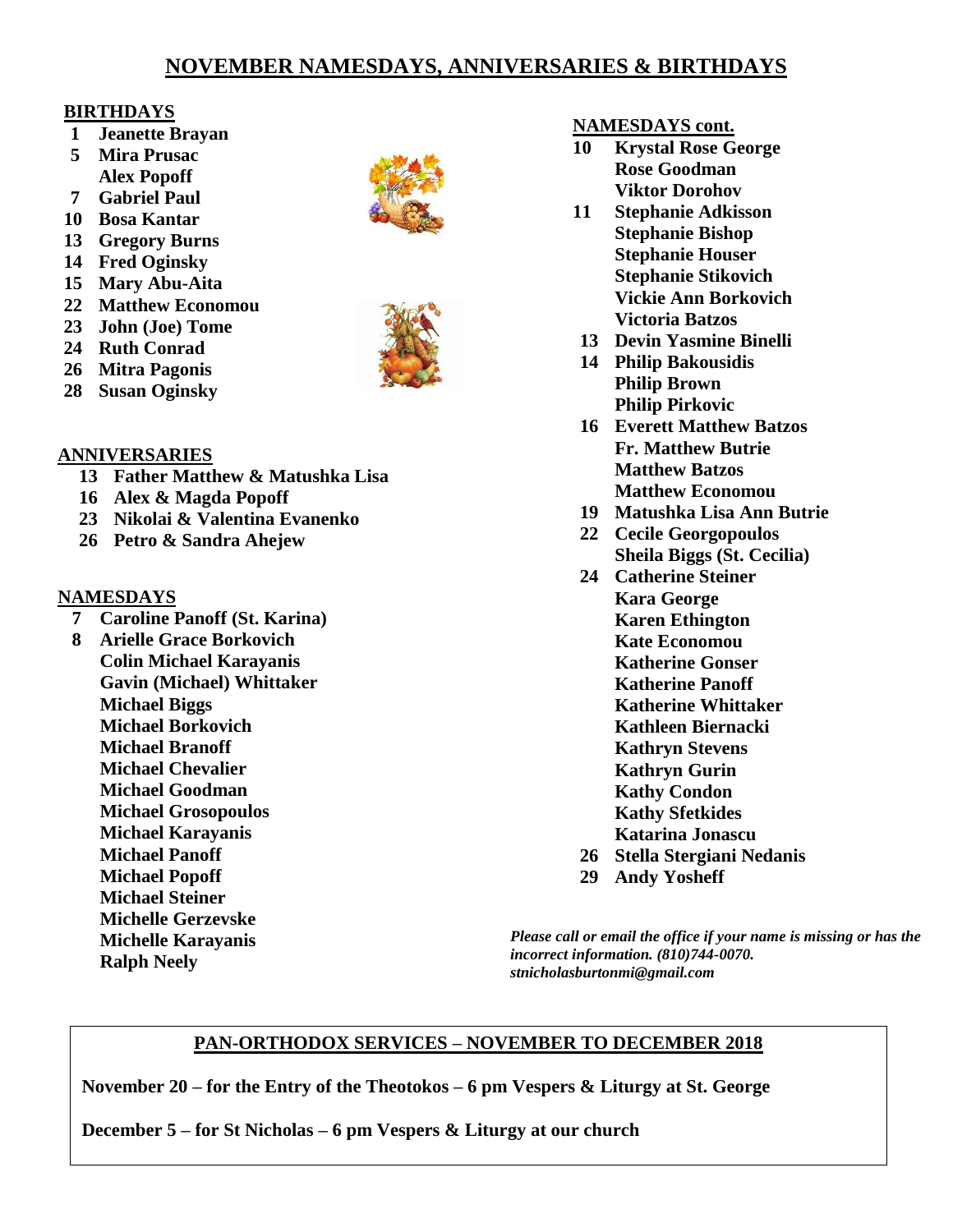**SEBRE** Burton, MI 48519 2143 South Center Road St. Nicholas Orthodox Church

**LEKWILL MO' 10S IM** *tuill* **GIVJ** U.S. POSTAGE **SIO HiorqnoV** 

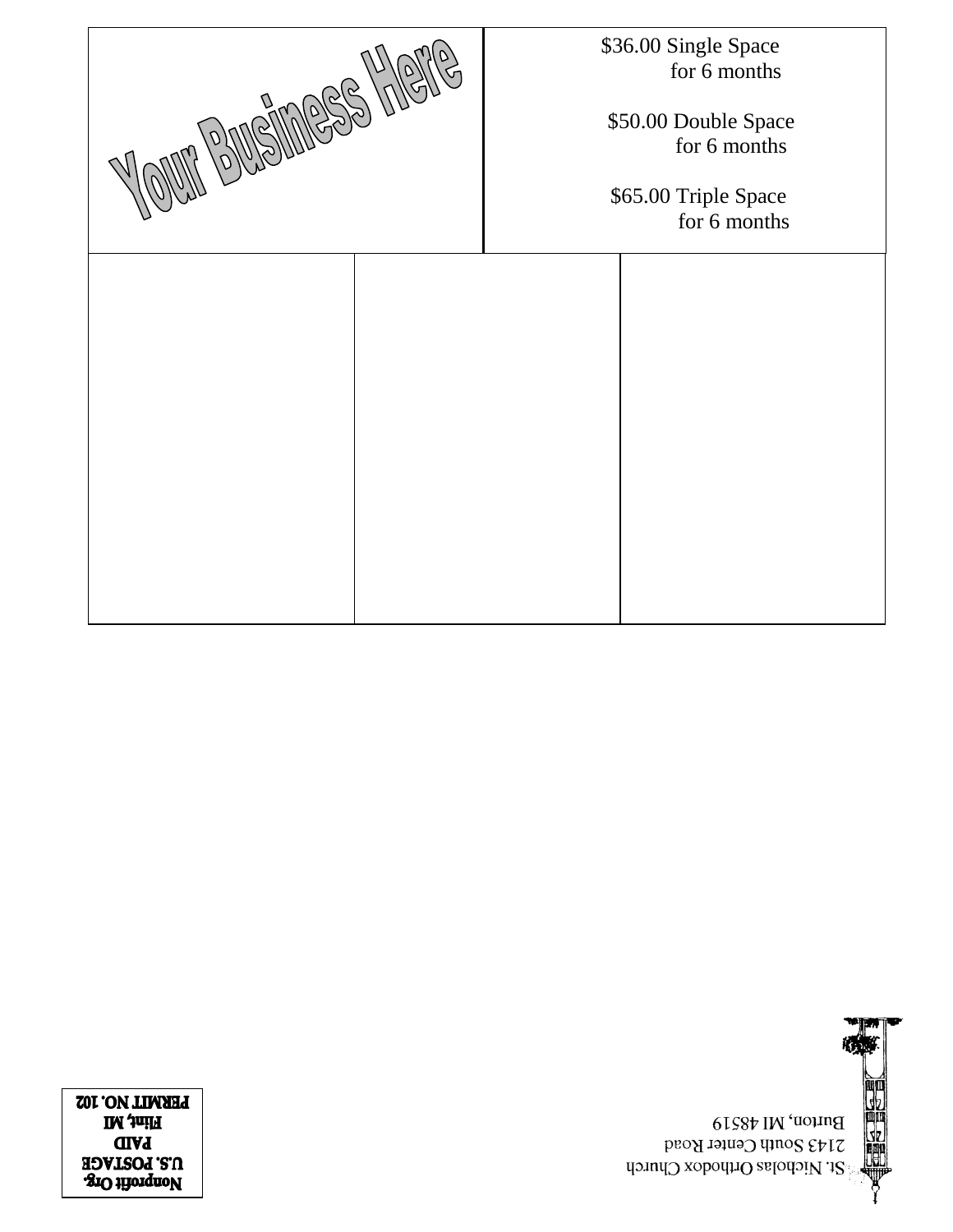# NOVEMBER 2018

**St. Nicholas Orthodox Church 2143 S. Center Rd. Burton, MI 48519**

**810-744-0070**

**Email:** [stnicholasburtonmi@gmail.com](mailto:stnicholasburtonmi@gmail.com) **Website:** [www.saintnicholasburton.org](http://www.saintnicholasburton.org/)

| <b>Sun</b>                                                                                                                 | <b>Mon</b>                                                              | <b>Tue</b>                                                                             | <b>Wed</b>                                                                                                                                                               | <b>Thu</b>                                                                                      | Fri                                                                    | <b>Sat</b>                     |
|----------------------------------------------------------------------------------------------------------------------------|-------------------------------------------------------------------------|----------------------------------------------------------------------------------------|--------------------------------------------------------------------------------------------------------------------------------------------------------------------------|-------------------------------------------------------------------------------------------------|------------------------------------------------------------------------|--------------------------------|
| Fast<br><b>Dairy Permitted (no meat)</b><br>۱Ŧ                                                                             | Wine & Oil Permitted (no meat)<br><b>Fish Permitted (no other meat)</b> | St. George - N. End Soup Kitchen,<br>4 <sup>th</sup> Tuesday, 9 am to 12:30 pm<br>Ave. | <b>Charitable Ministries by the Orthodox</b><br><b>Churches of Flint:</b><br><b>Assumption - Center for Hope 517 E Fifth</b><br>3 <sup>rd</sup> Wednesday, 11 am to 1 pm | $\overline{\phantom{a}}$<br>9 am to 12:30 pm<br><b>North End Soup</b><br><b>Kitchen</b>         | $\ddagger$<br>$\overline{c}$<br>Office Closed                          | $\mathfrak{Z}$<br>5 pm Vespers |
| $\overline{4}$<br>$9:30$ Hours<br>10 am Divine Liturgy<br><b>Elections after Divine</b><br>Liturgy<br><b>Church School</b> | 5<br><b>Communion Calls to</b><br>Bay City, Caro &<br><b>Lapeer</b>     | 6<br><b>Father in Toledo</b>                                                           | ∔<br>7<br>9:30 am Divine Liturgy<br>11:15 am Adult Ed                                                                                                                    | 8<br>Synaxis of the<br><b>Archangel Michael &amp;</b><br><b>All the Angels</b><br>Office Closed | $\ddagger$<br>9                                                        | 10<br>5 pm Vespers             |
| 11<br>$9:30$ Hours<br>10 am Divine Liturgy<br><b>Church School</b><br><b>Red Cross Presentation</b>                        | 12<br><b>Father in Toledo</b>                                           | 13<br>6:30 pm Parish<br>Council                                                        | 14<br><b>St. Philip</b><br>$9:30$ am Divine Liturgy<br>11:15 am Adult Ed                                                                                                 | 15<br><b>CHRISTMAS</b><br><b>FAST BEGINS</b><br>Office Closed                                   | 16<br><b>St. Matthew</b>                                               | 17<br>5 pm Vespers             |
| 18<br>$9:30$ Hours<br>10 am Divine Liturgy<br><b>Church School</b>                                                         | 19<br><b>Father in Toledo</b>                                           | 20<br>6 pm Vesperal<br>Liturgy<br>at St. George                                        | 21<br><b>Entry of the Theotokos</b><br>No Divine Liturgy<br>No Adult Ed<br>$11$ am to $1$ pm<br><b>Assumption</b> at<br><b>Center for Hope</b>                           | 22<br><b>Thanksgiving</b><br>Office Closed                                                      | 24<br><b>Repose of</b><br><b>St. Alexander Nevsky</b><br>Office Closed | 25<br>5 pm Vespers             |
| 25<br>$9:30$ Hours<br>10 am Divine Liturgy                                                                                 | 26<br>ŧ                                                                 | 27<br>Fr. in Toledo<br>9:am to 12:30 pm<br><b>North End Soup</b><br><b>Kitchen</b>     | 28<br><b>St. George Church at </b> $9:30$ am Divine Liturgy<br>11:15 am Adult Ed                                                                                         | 29<br>Office Closed                                                                             | 30<br>St. Andrew                                                       |                                |